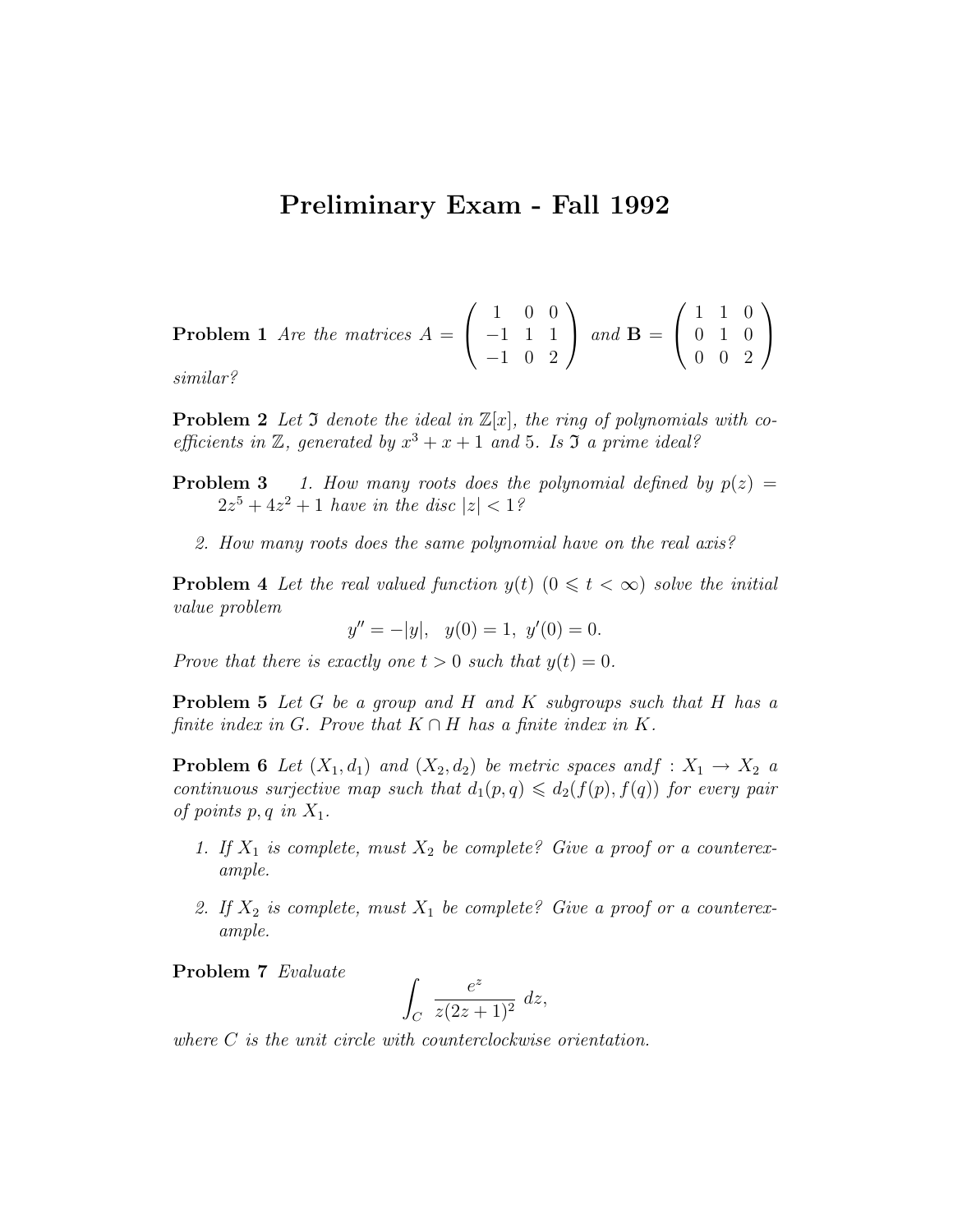**Problem 8** Let **F** be a field, V a finite-dimensional vector space over **F**, and T a linear transformation of V into V whose minimum polynomial,  $\mu$ , is irreducible over F.

- 1. Let v be a nonzero vector in V and let  $V_1$  be the subspace spanned by v and its images under the positive powers of T. Prove that  $\dim V_1 =$  $\deg \mu$ .
- 2. Prove that deg  $\mu$  divides dim V.

**Problem 9** Let the function f be analytic in the region  $|z| > 1$  of the complex plane. Prove that if f is real valued on the interval  $(1,\infty)$  of the real axis, then f is also real valued on the interval  $(-\infty, -1)$ .

**Problem 10** How many Sylow 2-subgroups does the dihedral group  $D_n$  of order 2n have, when n is odd?

**Problem 11** Let V be a finite-dimensional vector space over a field  $\mathbf{F}$ , and let  $B: V \times V \to \mathbf{F}$  be a bilinear map (not necessarily symmetric). Define the subspaces  $V_1$  and  $V_2$  by

$$
V_1 = \{x \in V : B(x, y) = 0 \text{ for all } y \text{ in } V\}
$$
  

$$
V_2 = \{y \in V : B(x, y) = 0 \text{ for all } x \text{ in } V\}.
$$

Prove that dim  $V_1 = \dim V_2$ .

**Problem 12** Let  $\{f_n\}$  be a sequence of real valued  $C^1$  functions on  $[0,1]$ such that, for all n,

$$
|f'_n(x)| \leqslant \frac{1}{\sqrt{x}} \quad (0 < x \leqslant 1),
$$
\n
$$
\int_0^1 f_n(x) \, dx = 0.
$$

Prove that the sequence has a subsequence that converges uniformly on  $[0, 1]$ .

Problem 13 Evaluate

$$
\int_{-\infty}^{\infty} \frac{\sin x}{x(1+x^2)} dx.
$$